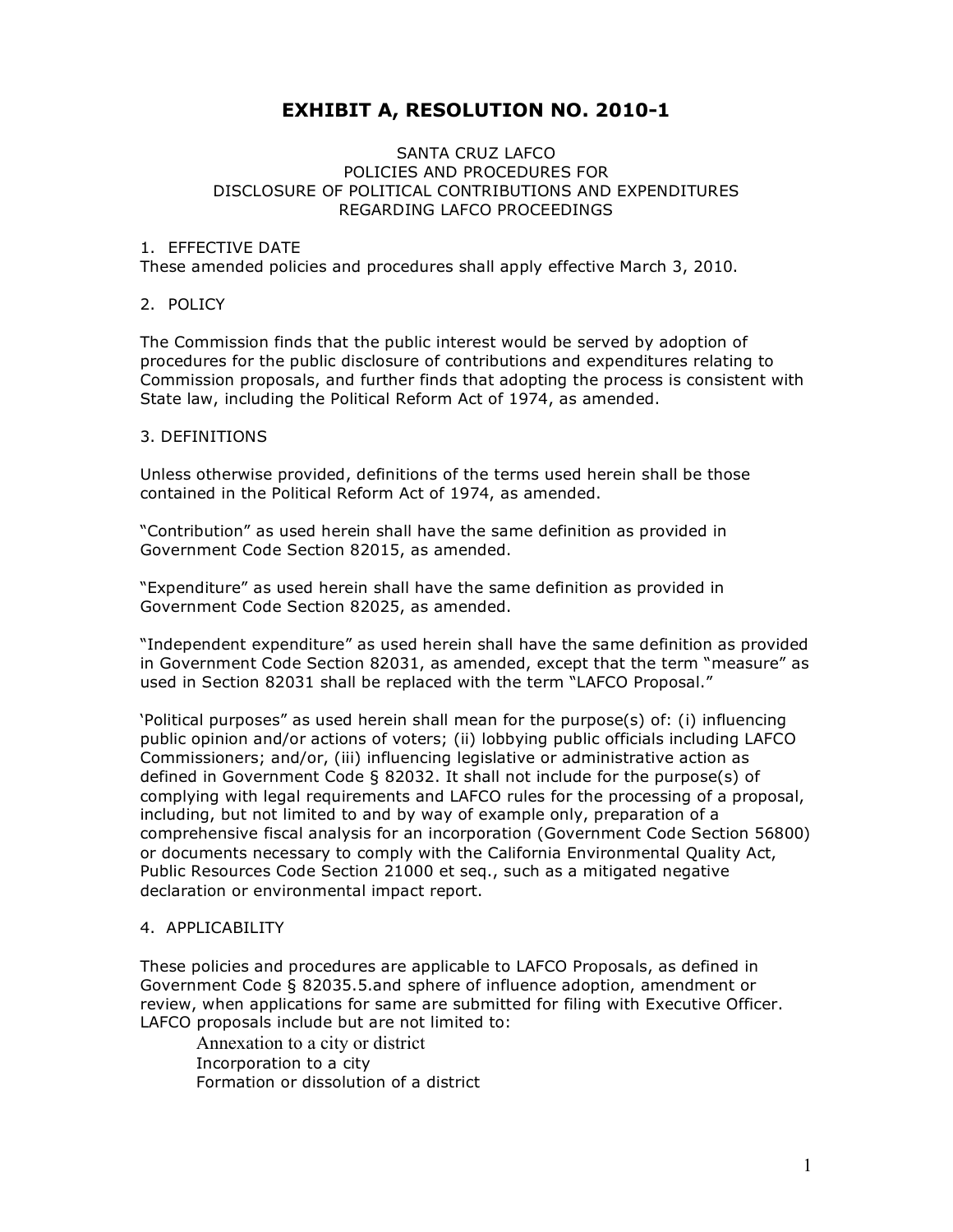# 5. GENERAL REQUIREMENTS OF DISCLOSURE

Any person or combination of persons who directly or indirectly makes an expenditure or independent expenditure for political purposes of \$1,000 or more in support of, or in opposition to, a change of organization, reorganization, or sphere of influence adoption or amendment proposal submitted to the commission shall comply with the reporting and disclosure requirements of Article 2.5 (commencing with Section 84250) of Chapter 4 of the Political Reform Act (Government Code §§ 81000 et seq.). Such reporting and disclosure requirements, except as otherwise excluded herein, extend to those required by the Fair Political Practices Commission Regulations regarding such disclosures and shall include disclosure of contributions, expenditures and independent expenditures.

A committee primarily formed to support or oppose a LAFCO proposal shall file all statements required under Chapter 4 of the Political Reform Act except that, in lieu of the statements required by Sections 84200 and 84202.3, the committee shall file monthly campaign statements from the time circulation of a petition begins until a measure is placed on the ballot or, if a measure is not placed on the ballot, until the committee is terminated pursuant to Section 84214. The committee shall file an original and one copy of each statement on the 15th day of each calendar month, covering the prior calendar month, with the clerk of the county in which the measure may be voted on. If the petition results in a measure that is placed on the ballot, the committee thereafter shall file campaign statements required by Chapter 4. In addition to any other statements required by Chapter 4, a committee that makes independent expenditures in connection with a LAFCO proposal shall file statements pursuant to Section 84203.5.

## 6. CERTAIN REPORTS AND DISCLOSURES

This policy also requires that the persons subject to it comply with the regulations regarding the names of campaign committees, disclosures of the sources of mass mailings, and disclosures of the source of automated telephone calls under Government Code Sections 84501 et seq. and the regulations of the Fair Political Practices Commission implementing those sections.

## 7. FILING OFFICE

All reports and disclosures required hereunder shall be filed with the Santa Cruz County elections official, who the Santa Cruz LAFCO hereby designates as a deputy of Santa Cruz LAFCO for purposes of receiving and filing such reports. Disclosures required hereunder shall be filed at:

Santa Cruz County Elections Department 701 Ocean Street #210 Santa Cruz CA 95060 Phone: 831-454-2060

For this purpose, forms developed by the Fair Political Practices Commission for disclosures relating to ballot measures shall be used as specified by the Santa Cruz County Elections Office. Acceptable methods of filing or delivery shall conform to those applicable to elections relating to ballot measures. Copies of filed statements will be available to any person upon payment of 10¢ per page.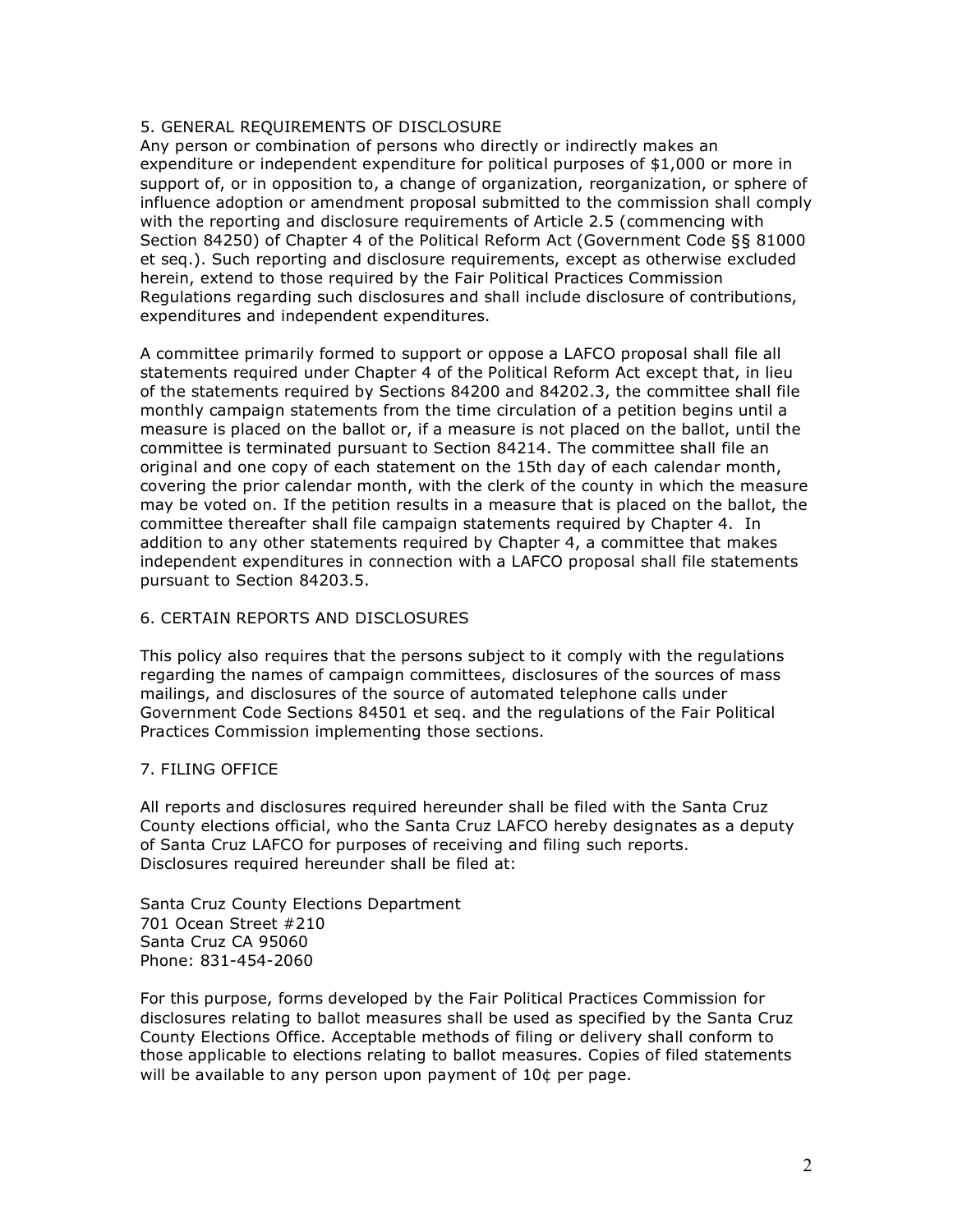## 8. FILING SCHEDULE

Prior to a LAFCO decision by resolution on an application, any required disclosures shall be filed with the Santa Cruz County Elections Department no later than twelve days before the noticed date of the public hearing or continued deliberation or discussion on the proposal at LAFCO. The period covered by this report shall be from any prior filing period to seventeen days preceding the LAFCO hearing date. Additionally, contributions and expenditures for the period commencing sixteen days before the LAFCO meeting and ending one day before the LAFCO meeting shall also be filed with the Santa Cruz County Elections Department within 24 hours of receipt or expenditure but in no event later than 24 hours before the LAFCO meeting begins. Should the LAFCO hearing or deliberation or discussion be continued to additional dates, or be accepted for reconsideration, the foregoing periods apply for expenditures or contributions received after the initial date and prior to the subsequent dates. Additionally, contributions and expenditures from any prior filing period to seven days after a decision has been made, shall be filed with the Elections Department no later than fourteen days after a decision has been made. After a final LAFCO decision by resolution and until the completion of protest and election proceedings, disclosures shall conform to all requirements fro campaign committees pursuant to the Political Reform Act.

For purposes of determining the deadlines by which such reports and disclosures must be filed, the term "election" as used in the Political Reform Act for determining such deadlines shall mean the date of the originally scheduled commission hearing on a proposal for organization, reorganization, or sphere of influence adoption or amendment. If no hearing date has been scheduled at the time a person becomes subject to disclosure under this policy, he or she shall request that the executive officer establish a date to serve as the "election" date for this purpose. The executive officer shall establish a date, such as, but not limited to, the date which is 6 months after the first filing with the commission regarding the proposal, and inform the requestor of that date in writing.

## 9. NOTICE

The following notice shall be printed on the Commission's application forms, the resulting notices of public hearing, the agenda of each meeting, and the Commission's website:

"Pursuant to Government Code Sections §56100.1, §56300(b), §56700.1, §59009, and §81000 et seq., and Santa Cruz LAFCO's Policies and Procedures for the Disclosures of Contributions and Expenditures in Support of and Opposition to proposals, any person or combination of persons who directly or indirectly contributes a total of \$1,000 or more or expends a total of \$1,000 or more in support of or opposition to a LAFCO Proposal must comply with the disclosure requirements of the Political Reform Act (Section 84250). These requirements contain provisions for making disclosures of contributions and expenditures at specified intervals. Additional information may be obtained at the Santa Cruz County Elections Department, 701 Ocean Street, Room 210, Santa Cruz CA 95060 (phone 831-454-2060). "